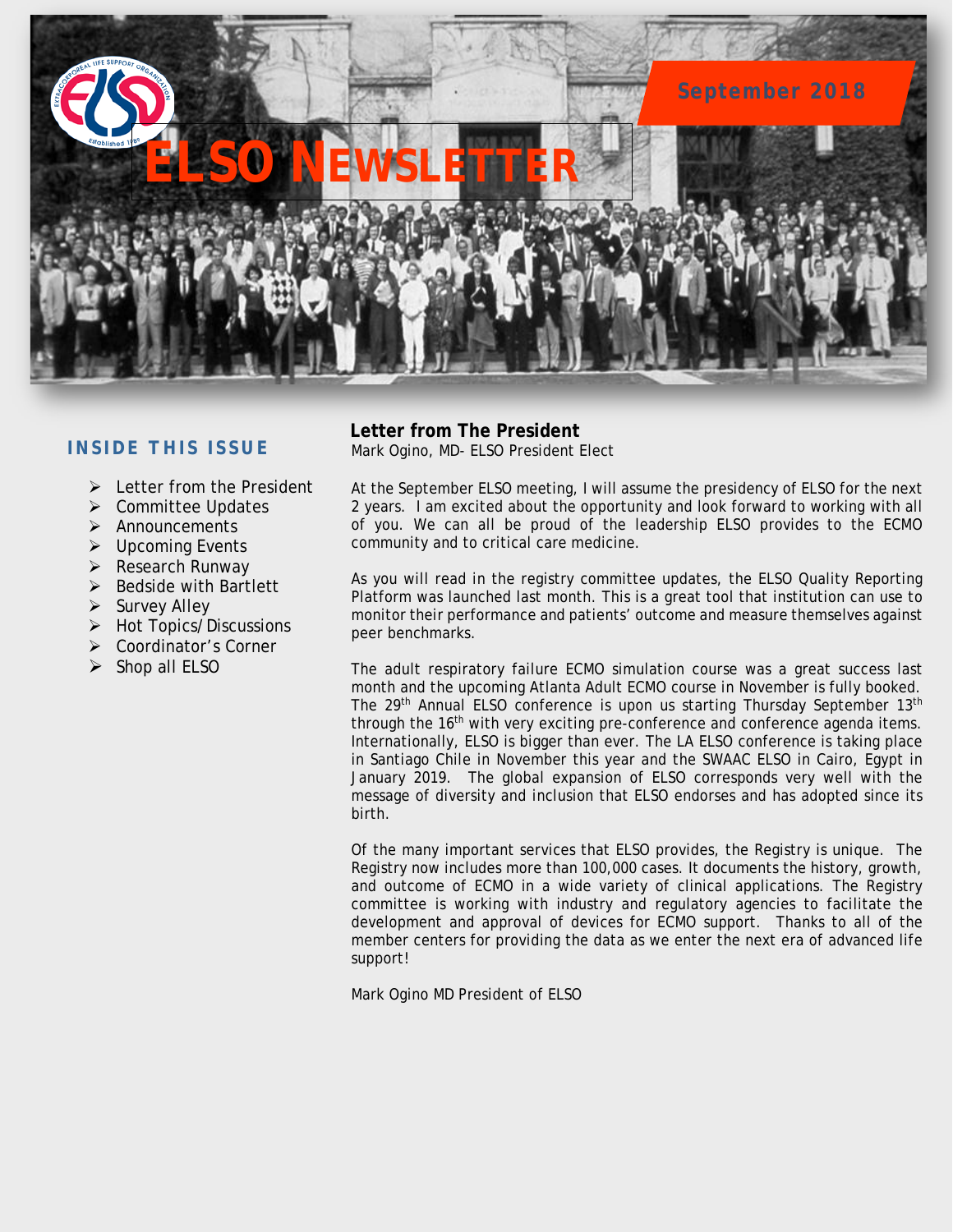## **Committee Updates**

## **Registry Committee:**

Ryan Barbaro, MD Chair- ELSO Registry

What's new in the Registry? A lot! Most significantly, in collaboration with ArborMetrix, the ELSO Registry launched the **ELSO Quality Reporting Platform** on August 6th 2018. If you have not signed up to use it, sign up and check it out! You can email [Support@ELSO.com](mailto:Support@ELSO.com) or [ELSOSupport@arbormetrix.com](mailto:ELSOSupport@arbormetrix.com) and we will direct you. Note that once you receive the invitation, you will have 48 hours to sign up after that the invitation expires, so sign up as soon as you receive the email. We held three webinars in August to describe how to use the **ELSO**  Quality Reporting Platform, and will hold two additional webinars on Thursday September 20<sup>th</sup> 2 at 7:30 AM and 2:00 PM Eastern Standard Time (EST). In the meantime, the power point and recorded webinar are available to explain how to use the **ELSO Quality Reporting Platform** at

[https://www.elso.org/Registry/QualityReportingPlatform.aspx.](https://www.elso.org/Registry/QualityReportingPlatform.aspx)

We want you to know that the anonymity of your center is of primary importance to ELSO and will be preserved. Also, the ELSO Quality Reporting Platform will **not** affect how you enter data. For data entry, continue to use the same application and your ELSO password.

Also new in ELSO Registry is the **ELSO Outcome Reporter** [https://www.elso.org/Registry.aspx.](https://www.elso.org/Registry.aspx) To view this, log

in using your ELSO ID and Password. The ELSO Outcome Reporter allows you to query the ELSO Registry to identify how a patient with a specific diagnosis or procedure has performed in the ELSO Registry. For example, if you are considering ECMO in a patient with adenovirus pneumonia and you want to know what proportion of those patients in the ELSO Registry survive, the ELSO Outcome Reporter can answer this question for you.

| <b>CENTERS</b>                                                                          |                                                 | ECMO Mortality Rate -Pediatric Pulmonary Patients - Ryous Memorial Hospital |                         |                             |               |                                        |                                      |                  |
|-----------------------------------------------------------------------------------------|-------------------------------------------------|-----------------------------------------------------------------------------|-------------------------|-----------------------------|---------------|----------------------------------------|--------------------------------------|------------------|
| Rycus Memorial                                                                          | Adjusted                                        | Unadjusted                                                                  | O/E Ratio               | Confidence Intervals        | Betail        |                                        |                                      |                  |
|                                                                                         | 31.6%                                           | 31.9%                                                                       | 0.85                    | HIGH 45.3%                  | <b>MAI 15</b> |                                        |                                      |                  |
| <b>Belent All</b>                                                                       |                                                 |                                                                             |                         | LOW 17,9%                   | COV 47        |                                        |                                      |                  |
| APPLY:                                                                                  |                                                 |                                                                             |                         |                             | $\sim$        |                                        |                                      |                  |
|                                                                                         |                                                 | 回                                                                           |                         |                             |               | 回                                      |                                      |                  |
| <b>INDEX RUN MODE</b>                                                                   | tev.                                            |                                                                             | 100%                    |                             |               | 200h                                   |                                      |                  |
| A6                                                                                      | in.                                             |                                                                             | sos                     |                             |               | ses.                                   | كالاستستان المعبد                    |                  |
| FINAL RUN FUMP                                                                          | m<br><b>Jon</b>                                 |                                                                             | don <sub>k</sub><br>MN. |                             |               | w                                      |                                      |                  |
| ×                                                                                       | in.                                             |                                                                             | in.                     |                             |               | ×                                      | <b>Marchael Barbad av</b>            |                  |
|                                                                                         |                                                 |                                                                             |                         |                             |               |                                        |                                      |                  |
|                                                                                         | $\sim$                                          |                                                                             | es.                     |                             |               | ses.                                   |                                      |                  |
| FINAL RUN CHYGENATOR<br>Alt<br>٠                                                        |                                                 | Markety Rale Particula Pullminary Palleria                                  | mu.                     | <b>SOLA</b><br><b>State</b> | 3018<br>201   | 2018                                   |                                      |                  |
|                                                                                         |                                                 |                                                                             |                         |                             |               |                                        |                                      |                  |
| $\sim$                                                                                  |                                                 |                                                                             |                         |                             | Patients      | <b>Ryous Memorial Hespital - Unadj</b> | <b>Bycus Memorial Hospital - Adj</b> |                  |
|                                                                                         |                                                 | Martality by Patient Cohort                                                 |                         |                             |               |                                        |                                      | ELSO - All - Adj |
| $\sim$                                                                                  | Mortality Rate                                  |                                                                             |                         |                             | Anh           | 11.2%                                  | \$1.8%                               | 43,746           |
| DEFAILT PERIODS<br>Program To Cate<br>TRENDING INTERVAL<br>Armual<br><b>PECK GROUPS</b> | <sup>25</sup> Mortality Rate -Neonatal Patients |                                                                             |                         |                             | 112           | 53.6H                                  | $47.8\%$                             | 41.5h            |
| ×                                                                                       | Il Mortality Rate -Pediatric Patients           |                                                                             |                         |                             | 138           | 41.396                                 | 40.146                               | 44,2%            |
|                                                                                         | Mortality Rate-Pediatric Pulmonary Patients     |                                                                             |                         |                             | 47            | 31.9%                                  | 31.6%                                | 37.9%            |
| <b>ATPLY</b>                                                                            | Mortality Auto -Pediatric Cardiac Ratents       |                                                                             |                         |                             | ko.           | 40h                                    | 37.4%                                | 42.746           |
| <b>8.50 - All</b><br>Select All                                                         | Mortality Ages -Pediatric ECRR Patients.        |                                                                             |                         |                             | 25            | 58.1%                                  | 50%                                  | 56.7%            |

**ELSO Data Entry** remains the same but we have

added some resources to help you. Most notably, we have the ELSO Database Definitions and ELSO Data Instructions as resources to help guide data entry [https://www.elso.org/Registry.aspx.](https://www.elso.org/Registry.aspx)

### **Conference Committee:**

Katarzyna (Kasia) Hryniewicz, MD Chair- Conference Committee

Join us for the pre-conference "ECMO Made Easy!" beginning Thursday, September 13th, at 1:00 PM, through noon Friday, September 14th. The pre-conference will focus on basic and advanced topics related to ECMO indications and management. There will also be a cannulation workshop and a breakout session focusing on patient management that is geared towards RNs, perfusionists and ECMO specialists. You will learn how to start an ECMO program, how to organize your simulations, and how to handle ECMO emergencies.

The main conference will begin at 1:00 PM Friday, September 14th ending Sunday, September 16th at noon.

Dr. Jean-Louis Vincent, the world expert on sepsis, will be our keynote speaker and will kick off the Main Conference. Research updates, ECPR, long term lung support, challenging cases and many more exciting topics!

**New this year** – mentoring sessions for young physicians and ECMO specialists and a heart lab with hands on activity where the participant will be able to explore cow heart in order to get better familiarized with cardiac anatomy, understand the position of Ecmo cannulas and understand placement of durable left ventricular assist device (LVAD) (limited spots available and separate fee will apply)! [Register Now](http://www.cvent.com/events/29th-annual-elso-conference/event-summary-bd8d73df355a433787b7eea2ee6a3c31.aspx)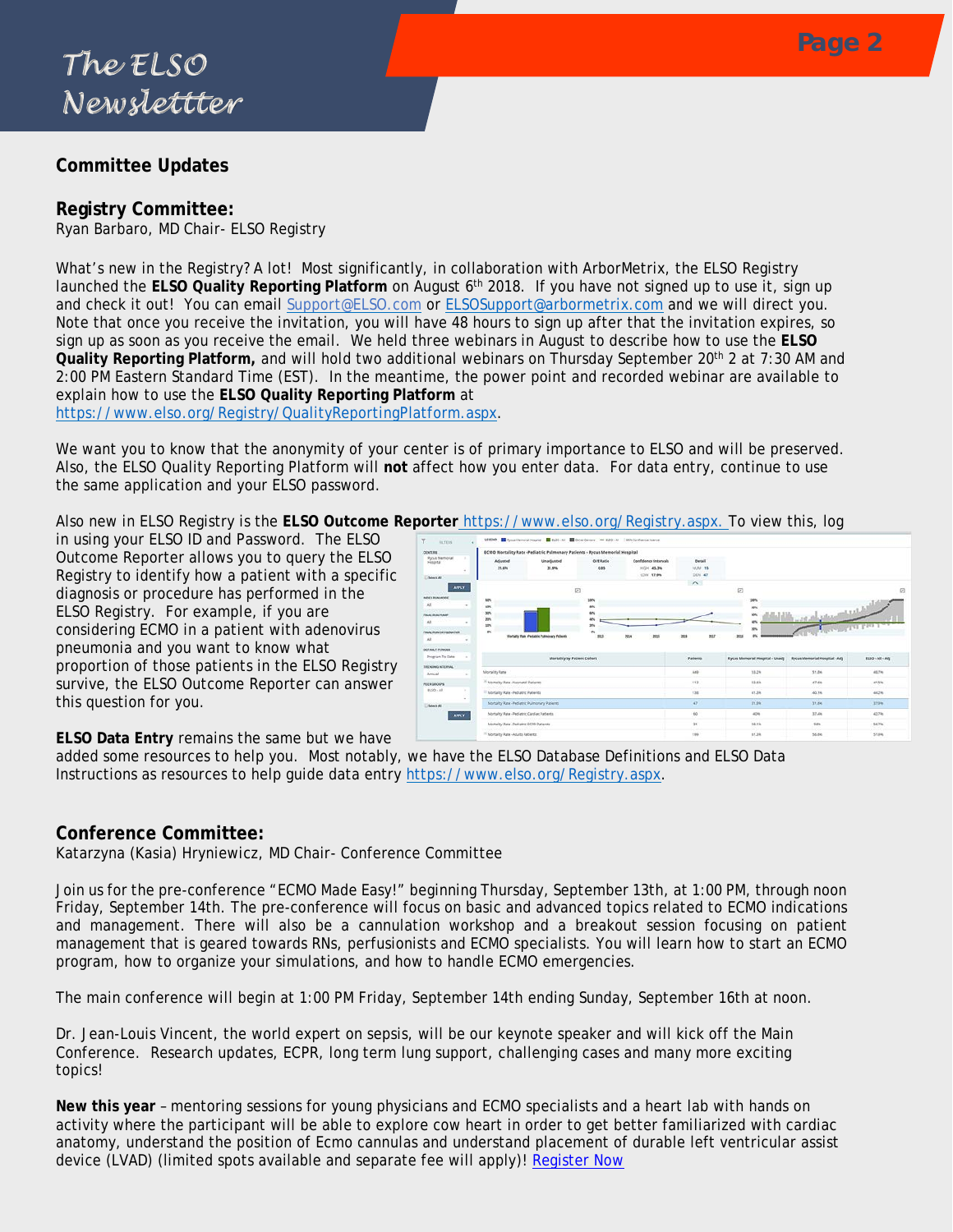# **Logistics & Education Committee:**

Bishoy Zakhary, MD Chair- ELSO Logistics & Education

The Education Committee held the Adult ECMO Management Course in Philadelphia 08/22-08/25. The course went very well incorporating hands-on simulation scenarios. The inaugaral 1 day ECMO Cannulation Workshop is being held 09/06, 09/07, and 09/08 in Atlanta, GA. We have several cannulation models to teach VV and VA cannulations including a station focusing on dual lumen cannulations using ultrasound and flouroscopy. Finally, the ECMOed Taskforce, an international

collaboration of 32 ECMO education experts will be meeting in Qatar in December with the goal of standardizing ECMO education worldwide.

ELSO is also pleased to announce the development of a new workshop focusing on VV ECMO. This 2-day Advanced Respiratory Failure workshop covers all elements of managing severe hypoxemic and hypercapniec respiratory failure while discussing the growing role of VV ECMO. Topics covered include ventilator management on VV ECMO, awake ambulatory ECMO, ECMO as a bridge to transplant, and the growing role of ECCO2R. Novel and challenging simulation sessions will complement these lectures to provide an immersive and educational experience. The workshop will take place at the Wyndham San Diego Bayside Hotel in San Diego CA on February 15-16, 2019. Registration will be opening soon! Stay tuned for updates!

# **Technology Committee:**

John Toomasian, CCP Chair- ELSO Technology Committee

The focus of the Technology Committee has related primarily to two fronts: the first being continued support of the Registry in the updating, reclassification and addition of new devices used clinically and the second related to government device clearance.

Many international devices that are not available for use in the USA are being added to the registry each month. The trend is expected to continue. Often data is misreported and referred to the Technology Committee for clarification.

One significant example of this is the reporting of the heat exchanger. In modern devices the heat exchanger is integrated into the oxygenator, however some centers are confused and report the water circulation device as the actual heat exchanger. It is hopeful, that over time this understanding/misunderstanding will rectify itself, but until then the Technology Committee will be asked to clarify the data to improve its accuracy.

The second focus of the Technology Committee this past year has related to interfacing with the government and industry to be involved with development guidelines and processes for new long-term devices that will come to market in the future. Nearly every device used for clinical ECMO is used off label and industry as well as government would like to develop pathways to get new devices cleared for use. Industry has questions that ELSO is uniquely able to respond with through its registry. ELSO will be looking to its membership for expertise and volunteers who wish to get involved with this process as an informal subcommittee is expected to the formed. The first step in this effort is a session at the Scottsdale meeting dedicated to government and industry.

The Technology Committee is always looking for new ideas for project and would welcome input from its members. The Technology Committee will have a new Chair in the fall, Dr. Jonathan Haft, who would entertain these new ideas. Please contact the ELSO office if you wish to contribute to this Committee or others that rely on the expertise of our membership.



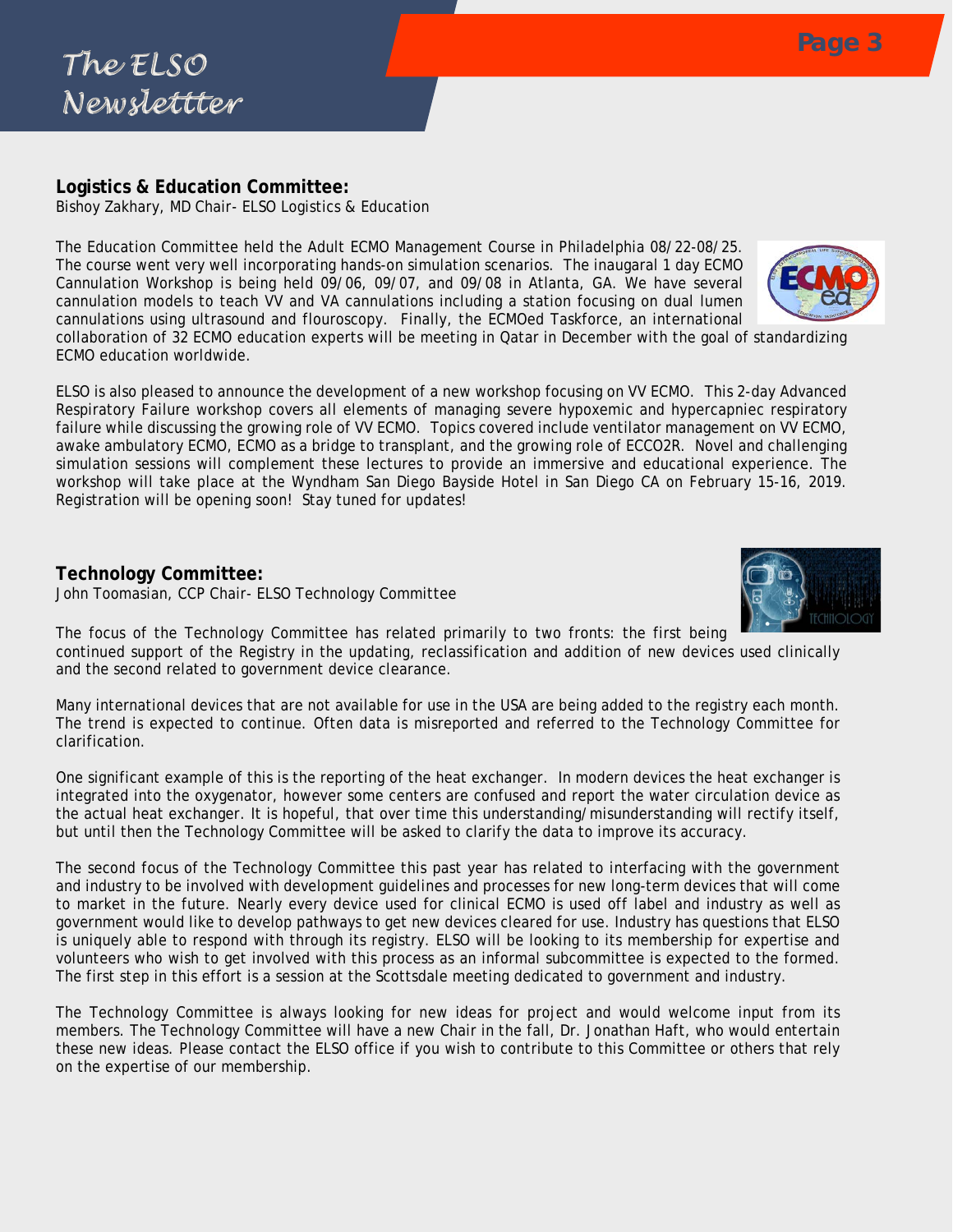*Technology committee updates continue….*

Lastly, the outgoing Technology chair would like to acknowledge the support of the national office, outgoing chairman Mike McMullan, Registry chair Ryan Barbaro and members of the Technology Committee, particularly Alison Weinberg who contributed so significantly to the ongoing efforts of the Committee.

## **Center of Excellence:**

Tracy Morrison, RN Co-Chair for ELSO COE & ELSO Nursing Liaison

The ELSO Award for Excellence in Life Support scoring committee met at the end of March in Dayton, Ohio to review 29 applications for the Award of Excellence and 6 applications for the Path to Excellence. COE recipients will be announced at the 2018 29<sup>th</sup> Annual ELSO Conference Reception.

#### **Communication Committee:**

Thomas Brogan, MD Chair- ELSO Communication Committee

The new 4th Edition of the ECMO Training Manual is scheduled to be released in early fall of 2018. Please check our website for release date. Stay tuned!!

### **Announcements:**

## **Newly Elected ELSO Steering Committee Members**

We want to congratulate the newest members of the ELSO Steering Committee! Terms of service will begin September 2018 at the 29<sup>th</sup> Annual ELSO Conference in Scottsdale, AZ.

Chair- Mark Ogino, MD Chair-Elect - Matt Paden, MD Education Chair - Bishoy Zakhary, MD Protocols Chair - Lakshmi Ramen, MD Technology Chair - Jonathan Haft, MD Coordinator Representative - Guillermo Herrera, MBA, RRT-NPS Member-at-Large - Darryl Abrams, MD

Thank you Dr. Fortenberry, Dr. Conrad, Dr. Annich, Dr. Agerstrand, Mr. Oldenberg, Mr. Toomasian and Mr. Charette for your dedication and commitment serving on the ELSO steering committee.

## **Center Memberships**

ELSO Center Renewal Information. All center registration is now online through our website. For our existing centers up to January 2018 all memberships were on calendar year and will expire December 31, 2018. Normally dues will be required prior to your center membership expiration. This year only the payments were extended past the expiration of your memberships which was December 31, 2017 because of the new renewal system. Several emails were sent out and many of you have renewed for 2018. On May 15th, 2018 if you have not paid your 2018 membership dues your center will become inactive and you will only be allowed to renew after logging into our website. You will not be able to access the data entry system, discussion board, etc. At this point there will be a late fee associated with the renewal as well.

Later this year as your 2018 membership nears renewal you will get multiple emails reminding you to renew prior to December 31, 2018.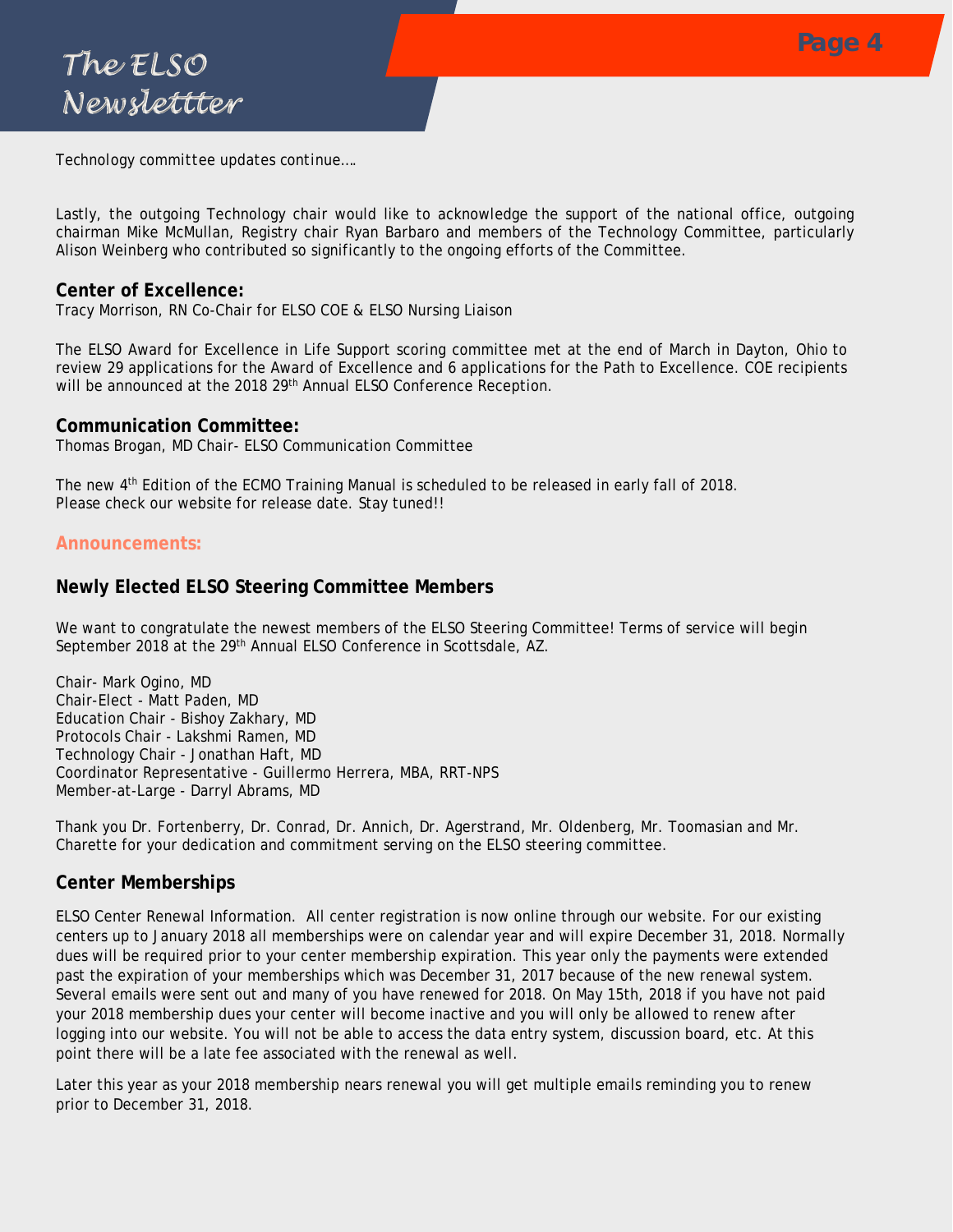

*Announcements continued…...*

If you have recently joined ELSO your membership will expire one year after you joined and emails will be timed appropriate.

## **Help Wanted!!**

ECMOed is looking for people with a computer science or web-design background to help with online content development. Inquiries please e-mail Dr. Bishoy Zakhary at [bzakhary@elso.org](mailto:bzakhary@elso.org)



## **Events**

## **Upcoming ELSO Conferences:**

**29th Annual ELSO Conference** | The Westin Kierland Resort and Spa Location: Scottsdale, Arizona 09/13/2018 - 09/16/2018 <http://www.cvent.com/d/dtqvlh> Kennethia Banks-Borden or Peter Rycus 734-998-6600 [kbanksborden@elso.org](mailto:kbanksborden@elso.org)

**ELSO LA CONFERENCE** | Sheraton Santiago Santiago Chile 11/08/2018 - 11/10/2018 Andrea Fernandez **[Andrea@ecls.cl](mailto:Andrea@ecls.cl)** 

**SWAAC ELSO 2019 | Grand Nile Tower Hotel, Cairo, Egypt** Location: Grand Nile Tower Hotel, Cairo, Egypt 01/15/2019 - 01/19/2019 [http://www.swaacelso2019.com](http://www.swaacelso2019.com/) Dr. Akram bdelbary +20-12-211625 52 [info@swaacelso2019.com](mailto:info@swaacelso2019.com)

**EuroELSO 2019| SAVE THE DATE** Location: Barcelona, Spain 04/10/2019 – 04/13/2019 [Euroelso2019@interplan.de](mailto:Euroelso2019@interplan.de) +49-40-325092 51

**SEECMO 2019** | Johns Hopkins All Children's Hospital St. Petersburg, FL Location: Johns Hopkins All Children's Hospital 05/03/2019 - 05/05/2019 **Joy Perkins** 727-767-3587 [jperki12@jhmi.edu](mailto:jperki12@jhmi.edu)

**30th Annual ELSO Conference** | Hilton Austin Hotel Location: Austin, Texas 09/12/2019 - 09/15/2019 **Kennethia Banks-Borden or Peter Rycus** 734-998-6600 [kbanksborden@elso.org](mailto:kbanksborden@elso.org)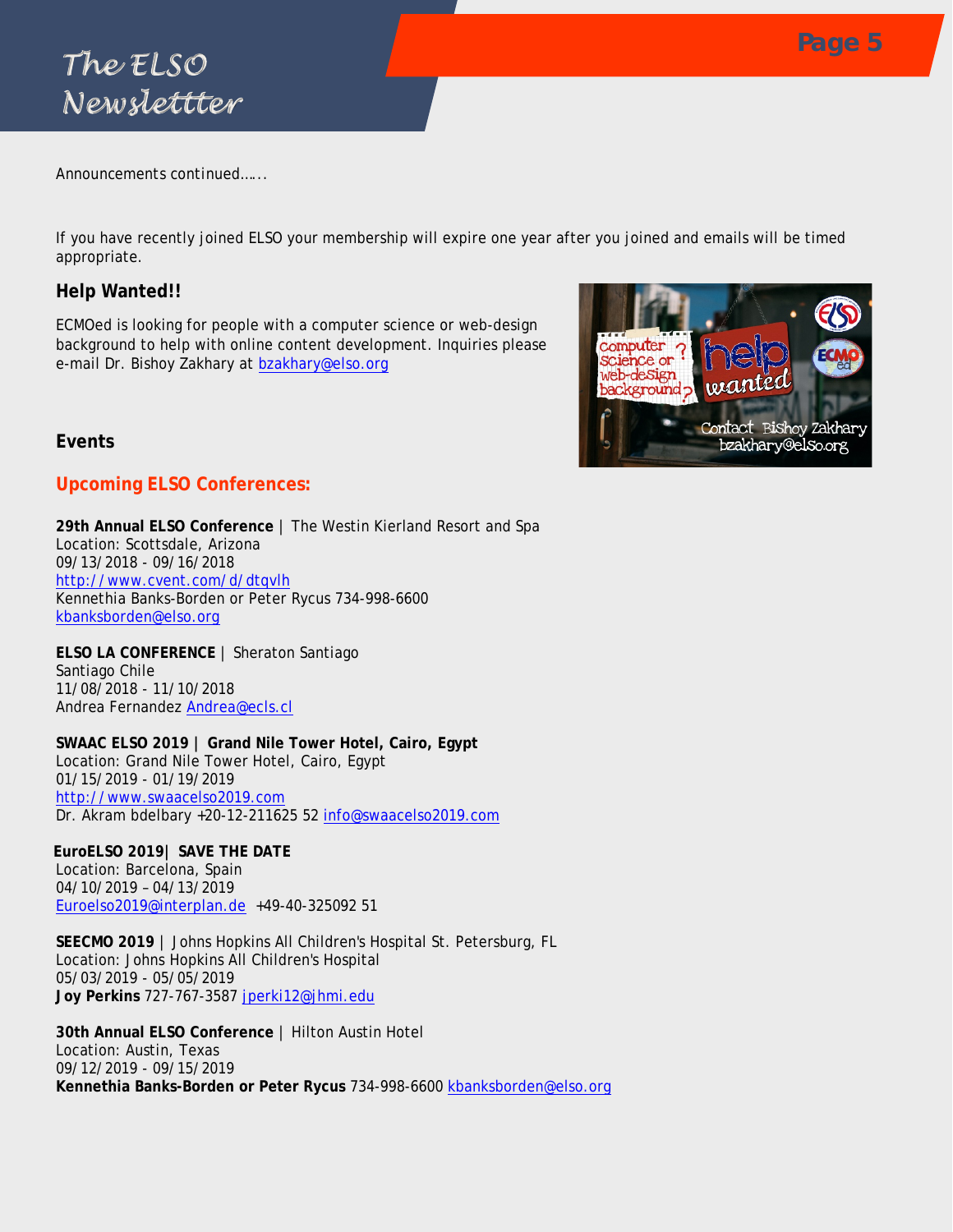# **Upcoming ELSO Courses & Workshops:**

**Extracorporeal Life Support in Adult Critical Care** | Emory Conference Center Location: Atlanta, GA 11/07/2018 - 11/10/2018 **COURSE FULL** Kennethia Banks-Borden 734-998-6600 [Kbanksborden@elso.org](mailto:Kbanksborden@elso.org)

**Advanced Respiratory Failure workshop**| Wyndham San Diego Bayside Location: San Diego, CA 02/15/2019 – 02/16/2019 Kennethia Banks-Borden 734-998-6600 [Kbanksborden@elso.org](mailto:Kbanksborden@elso.org) **Registration open soon!!**

**Extracorporeal Life Support in Adult Critical Care** | Emory Conference Center, Location: Atlanta, GA 04/10/2019 – 04/13/2019 Kennethia Banks-Borden 734-998-6600 [Kbanksborden@elso.org](mailto:Kbanksborden@elso.org)

**Extracorporeal Life Support in Adult Critical Care** | Emory Conference Center, Location: Atlanta, GA 11/06/2019 – 11/09/2019 Kennethia Banks-Borden 734-998-6600 [Kbanksborden@elso.org](mailto:Kbanksborden@elso.org)

### **Research Runway**

**Grant, Grants and more Grants!!** Gail Annich, MD Chair- ELSO Grant Review Committee

This year the Grant Review Committee reviewed 17 grants submissions from North America, South America, Australia, and China. Forty thousand dollars in grant funding was awarded and divided between 8 grant applications. The grants awarded ranged from research on the use of direct thrombin inhibitors for anticoagulation during ECLS, surface bacterial biofilm characterization, pharmacokinetics of antibiotics on ECMO, and several on outcome and survival. The studies were mix between adult and pediatric populations. We are looking forward to the research results of these awards and their presentation at future ELSO Meetings. Call for grant applications will resume in the fall of 2018. Thanks to the members of the Grant Review Committee who commit time to reviewing all of the submissions.

Gail Annich, MD **Peta Alexander, MD** ELSO Grant Review Committee Chair

Roberto Lorusso, MD and Robert Bartlett, MD Robert Bartlett, MD Euro-ELSO Steering Committee Member UM Liaison

Matt Paden, MD Graeme MacLaren, MD ELSO Grant Review Committee Member ELSO Steering Committee Member

ELSO Protocols Committee Co-Chair ELSO Grant Review Committee Member

Dan Brodie, MD<br>FI SO Treasurer Communication of the Communication of the Ryan Barbaro, MD<br>FI SO Treasurer ELSO Registry Committee Chairman



Please check out our website for all ELSO & Non-ELSO Information!

*[CLICK HERE!](https://www.elso.org/Meetings/ELSOCollaborativeMtgs.aspx)*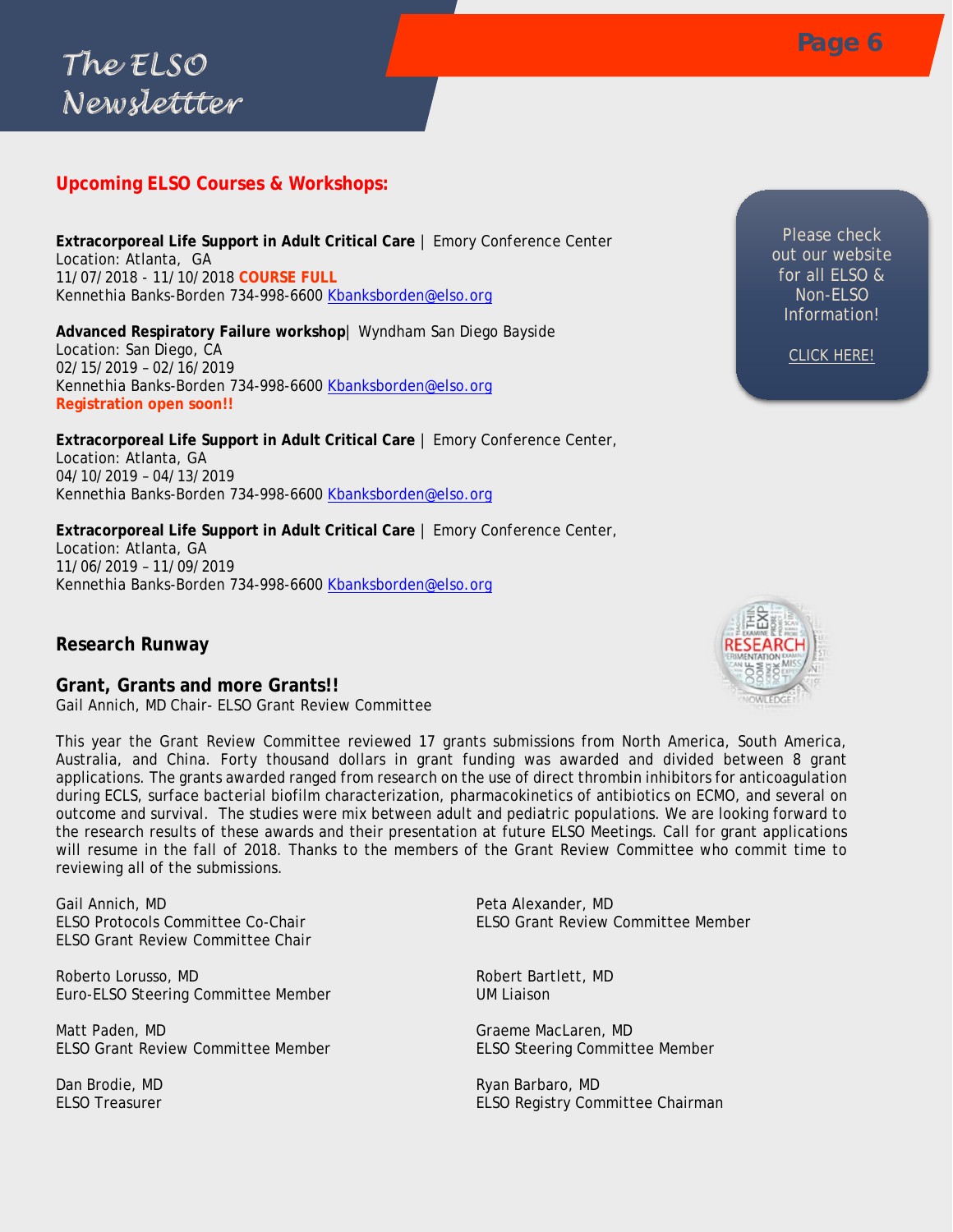

## **Bedside with Bartlett**

Robert Bartlett, MD Founder-ELSO, UM Liaison

A 30-year-old woman is on venovenous support for aspiration pneumonia. There is minimal lung function (tidal volume 60cc). Her arterial saturation has been running 85% but has now dropped to 79% during what appears to be an episode of new infection. The arterial PO2 is 43. ECMO flow is at maximum for the size of the drainage cannula. We have tried to increase her arterial PO2 by transfusing to a hematocrit over 40 and increasing the sweep gas oxygen flow to 10 L/min.



*DR. BARTLETT IS CONSIDERED BY MANY TO BE THE "FATHER" OF ECMO. HE HAS A VAST AMOUNT OF EXPERIENCE AND HAS FACED MANY CRITICAL SITUATIONS AND DECISIONS. IN THIS NEWSLETTER SERIES, HE WILL JOIN US ON ECMO ROUNDS AT THE BEDSIDE.* 

She is hyperdynamic with a blood pressure of 130/70 and a heart rate of 120. Someone suggested we should give her a beta blocker to decrease her cardiac output (venous return) and thereby increase her systemic arterial PO2. Is that a good idea?

The arterial oxygenation in a VV patient is a result of mixing of fully oxygenated ECMO blood with deoxygenated native venous return blood in the right atrium. Decreasing the systemic cardiac output with a B blocker decreases the amount of native venous return relative to the ECMO flow and the resultant mixture will have a higher PO2. However, the important parameter is systemic oxygen delivery, not arterial PO2. Decreasing the cardiac output will decrease systemic oxygen delivery even though the arterial PO2 is higher. As long as systemic oxygen delivery is adequate (more than 3 times consumption) higher cardiac output is better than higher PaO2. By the way, increasing the sweep flow has no effect on improving oxygenation

**Is there a question or clinical situation that you would like to ask Dr. Bartlett? Please Send your question to:** [newsletter@elso.org](file://n05-corea-cifs.med.umich.edu/Home1/Users/kbanksbo/Newsletter/newsletter@elso.org)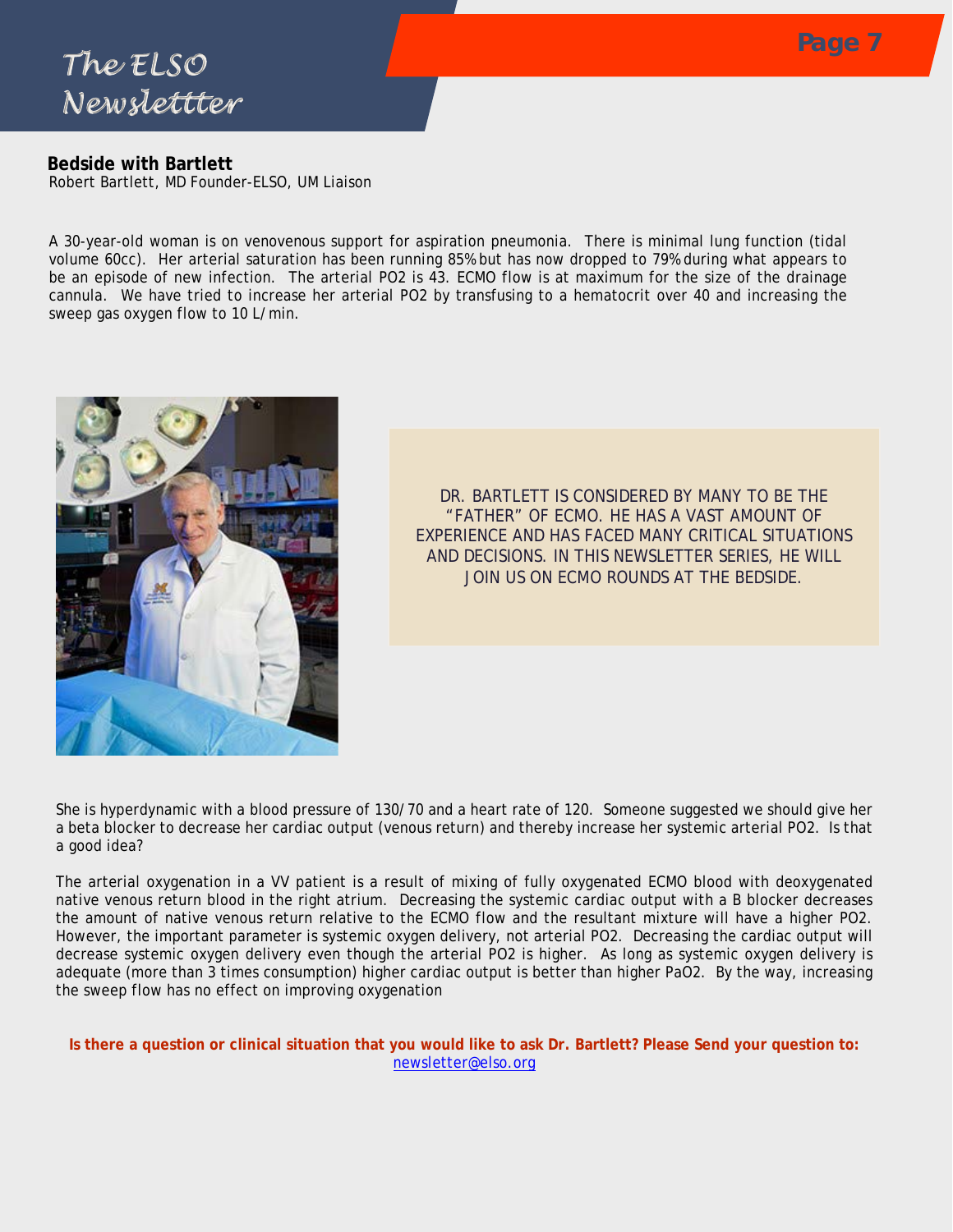# **Page 8** *The ELSO Newslettter*

## **Survey Alley**



### **Neuromonitoring Protocols of Pediatric ECMO**

Although over 26,0000 newborns have been treated with ECMO since 1975 and survival rates have improved, intracranial injuries remain a major complication. Despite a high frequency of abnormalities identified on neuroimaging, there appears to be little standardization of neuromonitoring protocols during or after treatment (Van Heijst 2014).

We are surveying all ELSO pediatric programs to determine the landscape of clinical practice utilizing neurological testing in this patient population. The following anonymous survey will take **no more than 5 minutes to complete** and we greatly appreciate your participation in this research project. Survey Link: [https://cumc.co1.qualtrics.com/jfe/form/SV\\_6P6VqJWz8cBwAnj](https://cumc.co1.qualtrics.com/jfe/form/SV_6P6VqJWz8cBwAnj)

This survey has been approved by our institutions IRB and does not include identifiers for your institution. For further info, please contact the primary investigator of this study:

Jennifer Bain, MD PhD, Assistant Professor, Child Neurology, Neurological Institute of New York

**Hot Topics/Discussions**  Timothy Maul, PhD, CCP

CLICK TO **[Join the Discussion!](https://www.elso.org/Resources/DiscussionBoard.aspx)** 

## **Fall into A Good Topic**

Fall is just around the corner. Leaves will be changing, football is kicking off (pun intended) and your friends on the Discussion Board are waiting to hear from you! It's been a fun Summer on the Board with lots of great questions; but we need your input! Stop by, have a look around, and share your experiences.

### **Discussion Board Topics of the Month**

These are the Summer Sizzlers. Will your question be one of the Fall's Fantastic Four?

- **[CardioHelp Electrical Failure:](https://www.elso.org/Resources/DiscussionBoard/tabid/111/forumid/1/threadid/1700/scope/posts/Default.aspx)** A center experienced a series of electrical issues with CardioHelp and is looking for others' experience.
- **[ECMO Orders](https://www.elso.org/Resources/DiscussionBoard/tabid/111/forumid/1/threadid/1669/scope/posts/Default.aspx): What types of order sets are centers using? How detailed are they?**
- **[Argatroban Trial:](https://www.elso.org/Resources/DiscussionBoard/tabid/111/forumid/15/threadid/1476/scope/posts/Default.aspx)** A strange and challenging case of a neonatal ECMO patient that was burning through ECMO circuits until the AT3 level was kept over 100%. Share your thoughts and experiences on your anticoagulation challenges.

### Discussion Board Contributor of the Month

Congratulations **Charlie Nix** from Northeast Georgia Medial Center for being our Discussion Board Contributor of the Month! Keep sharing your experience!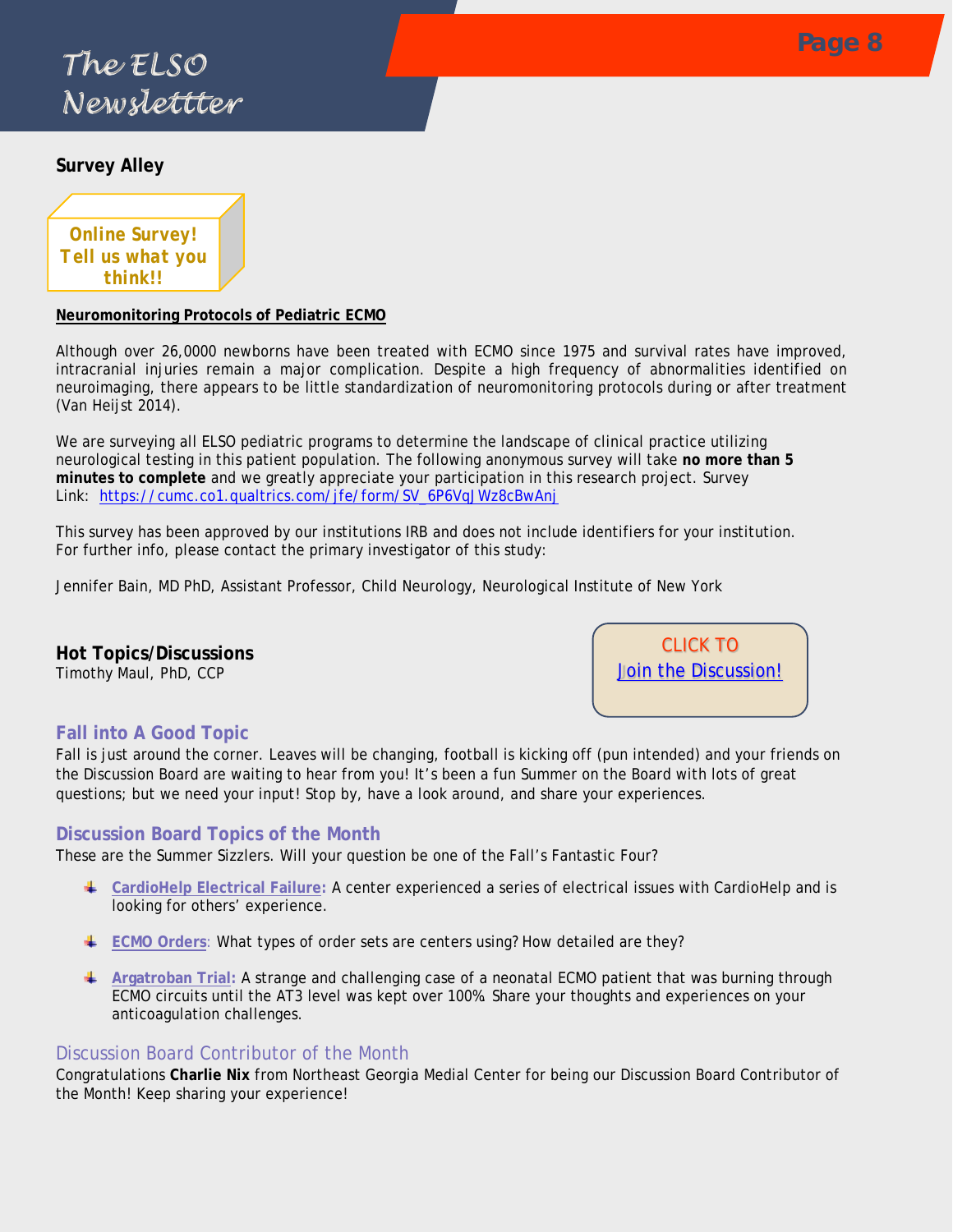## **Coordinator's Corner**

Erin August, RN, BSN & Cara Agerstrand, MD

# **Adult ECMO Transport Work Group**

Hello ELSO Member's! The Adult Transport Work Group was a subject during our breakout sessions this past annual conference. We will again be looking to communicate with those who are interested in this work group. This work group will be a collaborative effort on a global basis as we continue to move forward with finding the most innovate and effective ways to reach those in need of ECMO therapy and care within an ECMO center.

For those interested in learning more about the workgroup, please feel free to contact Erin August at [eaugust@mhs.net](mailto:eaugust@mhs.net) or Kennethia Banks-Borden at [kbanksborden@elso.org](mailto:kbanksborden@elso.org)

# **Shop all ELSO!**

# **Benefits for ELSO Individual Memberships:**

- $\overline{\phantom{a}}$  Direct participation in the world's largest ECMO community
- $\overline{\phantom{a}^+}$  ELSO Member Newsletters and ELSO Registry Data Reports
- Discounts on one copy of the ELSO Red Book (\$20 off list price) and one copy of the ECMO Specialist Manual (\$5 off)
- $\pm$  10% discount on the Annual ELSO Conference Registration fee (main conference only)
- **↓** Official Certificate of ELSO Membership
- Admission to the Members-Only Business Meeting at the Annual ELSO Conference
- Discounted registration rates for global ELSO Chapter Conferences (EuroELSO, Asia-Pacific ELSO, Latin-America ELSO, South & West Asia ELSO)
- $\leftarrow$  Access to the ELSO Online Discussion Board
- Access to ELSO Online ECMO Knowledge Assessment Examination (Certificate of Completion included upon successful completion)
- $\ddot{\phantom{1}}$  Eligibility to participate in ELSO Committees and Working groups

# **ELSO Center Membership include:**

- $\ddot{\phantom{1}}$  Direct participation in the world's largest ECMO community
- ELSO Member Newsletters and ELSO Registry Data Reports
- **Admission to the Members-Only Business Meeting at the Annual ELSO Conference**
- $\leftarrow$  Access to the ELSO Online Discussion Board
- Access to ELSO Online ECMO Knowledge Assessment Examination (Certificate of Completion included upon successful completion)
- Eligibility to participate in ELSO Committees and Working groups
- $\overline{\phantom{a}}$  Access to ELSO website for 5 center members
- $\ddot{\phantom{1}}$  Inclusion in the directory and center maps on the ELSO website

# **ELSO Corporate Membership include:**

- Direct participation in the world's largest ECMO community **ALC**
- ELSO Member Newsletters and ELSO Registry Data Reports
- **↓** Official Certificate of ELSO Membership
- Admission to the Members-Only Business Meeting at the Annual ELSO Conference
- Access to a the ELSO Online Discussion Board
- $\overline{\phantom{a}}$  Access to ELSO website for 5 corporate members
- $\ddot{\bullet}$  Recognition on the ELSO website with corporate summary and contact information
- Ability to share important information in the ELSO Newsletter

**BECOME A MEMBER**

**CLICK HERE! [https://www.elso.org/AboutUs/Join](https://www.elso.org/AboutUs/JoinELSO.aspx) [ELSO.aspx](https://www.elso.org/AboutUs/JoinELSO.aspx)**